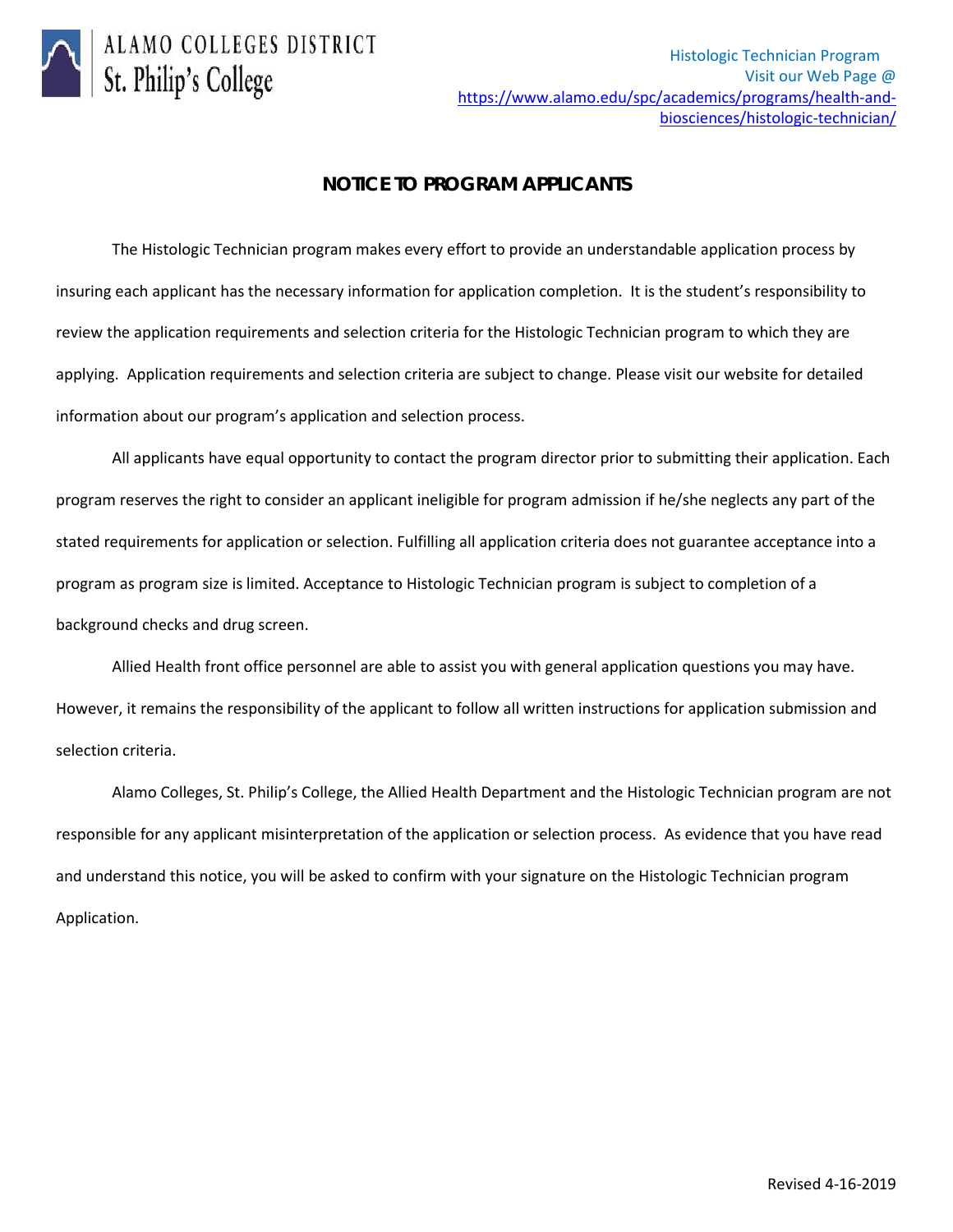

ALAMO COLLEGES DISTRICT St. Philip's College

## **STUDENT APPLICATION FORM**

| Histologic Technician Program                                                                                                                                                                                                                                                                                                                                                       |      |                                    |              |                          | <b>Desired Entry Date:</b> |                     |  |
|-------------------------------------------------------------------------------------------------------------------------------------------------------------------------------------------------------------------------------------------------------------------------------------------------------------------------------------------------------------------------------------|------|------------------------------------|--------------|--------------------------|----------------------------|---------------------|--|
| Name: (Last, First, MI)                                                                                                                                                                                                                                                                                                                                                             |      |                                    |              | <b>Alamo Banner ID#:</b> |                            |                     |  |
|                                                                                                                                                                                                                                                                                                                                                                                     |      |                                    |              |                          | <b>Social Security #:</b>  |                     |  |
| <b>Street Address</b>                                                                                                                                                                                                                                                                                                                                                               | Apt# | City                               | <b>State</b> | Zip                      | Email:                     |                     |  |
|                                                                                                                                                                                                                                                                                                                                                                                     |      |                                    |              |                          |                            |                     |  |
| <b>Home Phone:</b><br><b>Cell Phone:</b>                                                                                                                                                                                                                                                                                                                                            |      |                                    |              |                          |                            |                     |  |
| <b>College/University Attended</b>                                                                                                                                                                                                                                                                                                                                                  |      | (include attachments as necessary) |              | <b>Degree</b>            | <b>Hours Completed</b>     | <b>Dates</b>        |  |
|                                                                                                                                                                                                                                                                                                                                                                                     |      |                                    |              |                          |                            |                     |  |
|                                                                                                                                                                                                                                                                                                                                                                                     |      |                                    |              |                          |                            |                     |  |
|                                                                                                                                                                                                                                                                                                                                                                                     |      |                                    |              |                          |                            |                     |  |
| <b>Employment History</b><br><b>Employer</b><br>(include attachments as necessary)                                                                                                                                                                                                                                                                                                  |      |                                    |              |                          | <b>Job Title</b>           | <b>Dates</b>        |  |
|                                                                                                                                                                                                                                                                                                                                                                                     |      |                                    |              |                          |                            |                     |  |
|                                                                                                                                                                                                                                                                                                                                                                                     |      |                                    |              |                          |                            |                     |  |
|                                                                                                                                                                                                                                                                                                                                                                                     |      |                                    |              |                          |                            |                     |  |
| Are you eligible to work in the United States? Yes ____ No _____                                                                                                                                                                                                                                                                                                                    |      |                                    |              |                          |                            |                     |  |
| Convicted of a felony? Yes ____ No _____ Convicted of a misdemeanor? Yes ____ No ____                                                                                                                                                                                                                                                                                               |      |                                    |              |                          |                            |                     |  |
| Enrollment into the Histologic Technician program by students with felony convictions could result in denial of licensure or<br>certification. These students would not be eligible for admission into the program until a declaratory order process is completed with<br>the licensure or certification board and proof of eligibility for licensure or certification is provided. |      |                                    |              |                          |                            |                     |  |
| <b>Medical Emergency Numbers:</b><br><b>Name</b>                                                                                                                                                                                                                                                                                                                                    |      |                                    |              | Relationship             |                            | <b>Phone Number</b> |  |
|                                                                                                                                                                                                                                                                                                                                                                                     |      |                                    |              |                          |                            |                     |  |
|                                                                                                                                                                                                                                                                                                                                                                                     |      |                                    |              |                          |                            |                     |  |

*I understand that falsification of any information on application will automatically disqualify me as an applicant for admission and will result in my being dropped from the Histologic Technician program. I have read and understand the Notice to Program Applicants.*